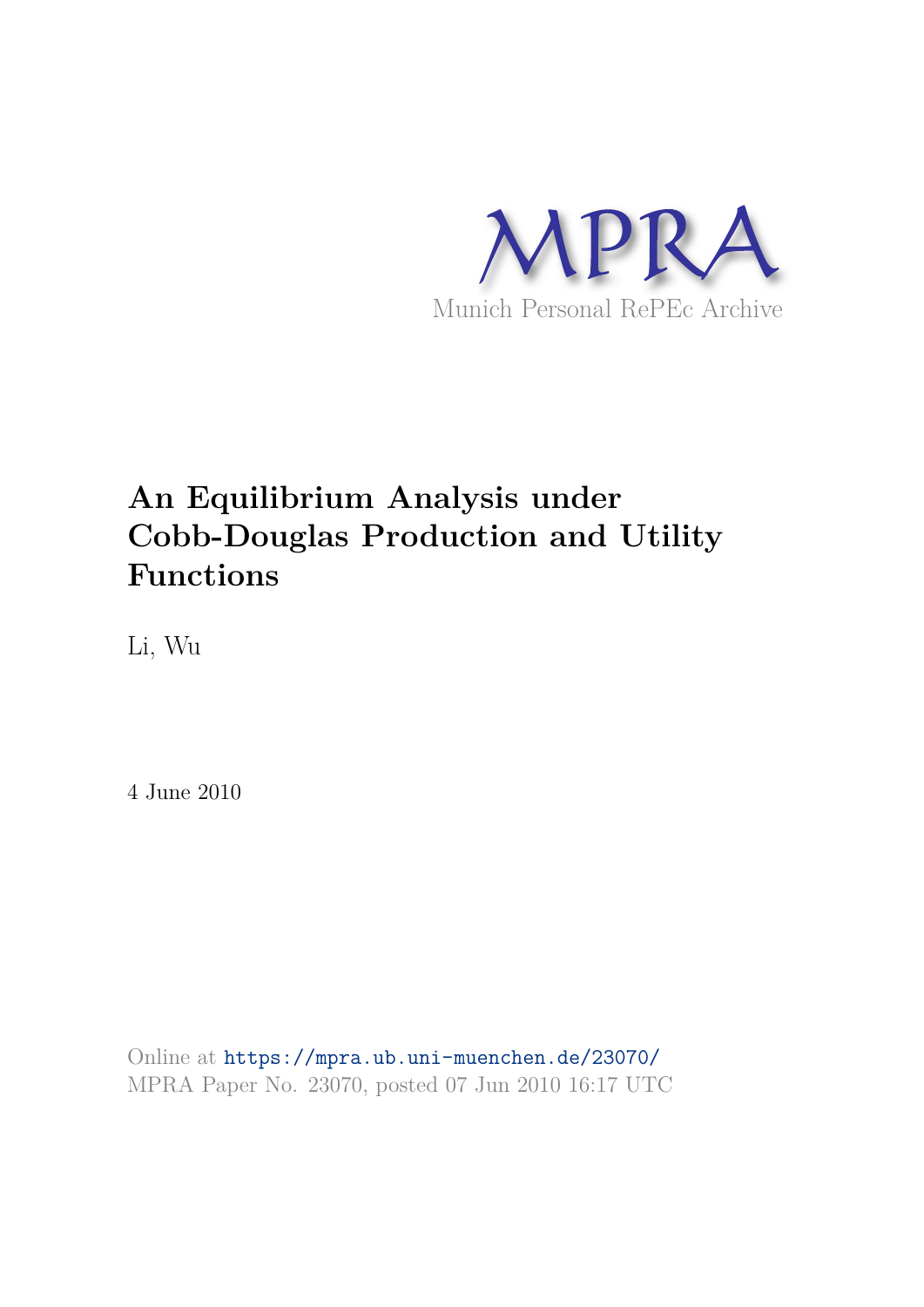# Cobb-Douglas 生产函数和效用函数下的均衡分析

李武

上海大学经济学院金融系,上海 (200444) E-mail: liwu@staff.shu.edu.cn

摘 要:古典增长框架下的均衡分析迄今主要关注生产过程,而未涉及消费者的效用最大化。 基于古典增长框架下的均衡分析思想,本文通过几个算例阐述了 Cobb-Douglas(CD)生产函 数和效用函数下的均衡分析方法,该方法也适用于其他类型的生产函数和效用函数。 关键词:均衡;平衡增长;投入系数矩阵;Sraffa 体系;von Neumann 增长模型;效用函数

## **1.** 引言

Quesnay的经济表[1]、Marx的再生产模型[2]、Leontief的投入产出模型[3,4]、von Neumann的增 长模型<sup>[5]</sup>、Sraffa的均衡分析<sup>[6]</sup>等工作典型地体现了古典经济学的思想[7,8], 均为古典增长框架的 重要组成部分。基于古典增长框架既可以作动态均衡分析,也可以作动态非均衡分析。

正如von Neumann<sup>[5]</sup>和Sraffa<sup>[6]</sup>等的分析表明的那样, 古典增长框架下的均衡路径通常是平衡 增长路径,其中各种商品的供给以相同的速率增长。均衡增长率、均衡价格和均衡的产出结构均 由各部门(或厂商)的技术(或者说生产函数)决定。学者们在古典增长框架下分析了与均衡相 关的诸多问题,如均衡的存在性<sup>[9]</sup>、均衡交易<sup>[10]</sup>、均衡的最优性<sup>[11-13]</sup>、均衡的扰动<sup>[14]</sup>等等,然而 此类均衡分析迄今主要考察生产过程,似乎还没有考虑消费者的效用最大化。本文试图结合利润 最大化的厂商和效用最大化的消费者来讨论均衡路径(亦即平衡增长路径)。

本文结构安排如下: 第2节用Sraffa的一个例子简单介绍了古典增长框架下的均衡分析; 第3 节阐述CD型生产函数下的均衡分析;第4节阐述CD型生产函数和效用函数下的均衡分析;第5节 为结束语。

### **2. Sraffa**的一个例子

古典增长框架下的均衡路径通常是平衡增长路径。这里以Sraffa给出的一个例子对此作一简 单说明,该例子是一个包含两个厂商(亦可理解为两个部门)、两种商品的经济系统[6]。其中两 个厂商均具有Leontief型的生产函数,或者说两个厂商均只拥有一种技术。在初始期该系统运行 如下:

| 280 夸脱小麦 | +12 吨铁 | → 575 夸脱小麦          | (1a) |
|----------|--------|---------------------|------|
| 120 夸脱小麦 | +8 吨铁  | $\rightarrow$ 20 吨铁 | (1b) |

式(1a)表示厂商1(即小麦生产者)在初始期的生产过程,式(1b)表示厂商2(即铁生产者) 在初始期的生产过程。

多个厂商的生产函数可以用一个投入系数矩阵来表示。这个例子中的投入系数矩阵为

$$
\mathbf{A} = \begin{bmatrix} \frac{56}{115} & 6\\ \frac{12}{575} & \frac{2}{5} \end{bmatrix}
$$
 (2)

矩阵A的第一列,即 $\left(\frac{56}{115}, \frac{12}{575}\right)^{\!T}$ ,表示厂商1的技术(或称投入系数);第二列,即 $\left(6, \frac{2}{5}\right)^{\!T}$ , 表示厂商2的技术。

众所周知,系统(1a)-(1b)的均衡价格向量和均衡产出向量分别是**A**的左、右P-F (即 Perron-Frobenius)特征向量。此处A的一个左P-F特征向量为p\* =(1,15)<sup>r</sup> ,一个右P-F特征向量为  $\mathbf{z}^* = (575, 30)^T$ 。也就是说, 以小麦作为计价商品时铁的均衡价格为15; 而当小麦的产量为575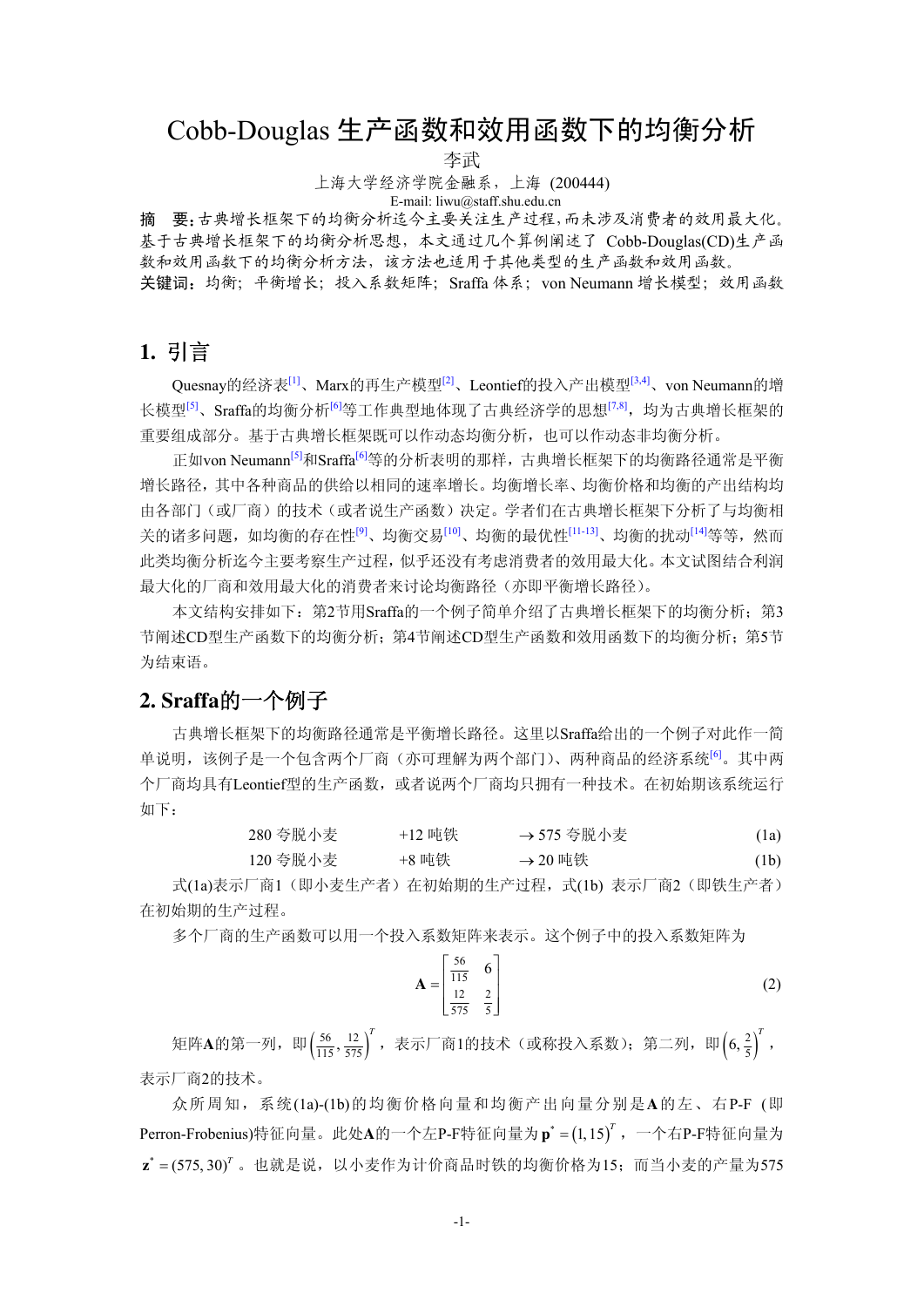夸脱时铁的均衡产量应为30吨,相应的厂商2的生产过程为:

180 夸脱小麦 +12 吨铁 → 30 吨铁 (1b') A的P-F特征值为  $\lambda$  = 0.8, 这意味着系统(1a)-(1b)的均衡增长率为1/2-1 = 0.25。

### **3. CD**生产函数下的均衡

在第2节的经济系统中每个厂商具有Leontief型的生产函数。现在来考察当生产函数为CD型 时的均衡。假设有3种商品,分别由3个厂商生产。厂商1的生产函数为5xg<sup>0.6</sup>xg<sup>0.1</sup>xg<sup>3</sup>,厂商2的生产 函数为3x $^{0.4}_{1}x^{0.2}_{2}$ , 厂商3的生产函数为x $^{0.2}_{1}x^{0.7}_{2}x^{0.1}_{3}$ 。这些函数均是一次齐次函数,就是说均具有 不变的规模收益。

此时可将投入系数矩阵处理为价格向量的函数[15]。给定价格向量**p**,可计算出追求利润最大 化的各个厂商生产一单位的商品所需要的投入品数量(即投入束)。3个厂商的投入束构成了如下 的投入系数矩阵 A(p):

$$
\mathbf{A(p)} = \begin{bmatrix} \frac{1}{5} \left( \frac{0.6}{p_1} \right)^{0.4} \left( \frac{p_2}{0.1} \right)^{0.1} \left( \frac{p_3}{0.3} \right)^{0.3} & \frac{1}{3} \left( \frac{0.4}{p_1} \right)^{0.6} \left( \frac{p_2}{0.4} \right)^{0.4} \left( \frac{p_3}{0.2} \right)^{0.2} & \left( \frac{0.2}{p_1} \right)^{0.8} \left( \frac{p_2}{0.7} \right)^{0.7} \left( \frac{p_3}{0.1} \right)^{0.1} \\ \frac{1}{5} \left( \frac{p_1}{0.6} \right)^{0.6} \left( \frac{0.1}{p_2} \right)^{0.9} \left( \frac{p_3}{0.3} \right)^{0.3} & \frac{1}{3} \left( \frac{p_1}{0.4} \right)^{0.4} \left( \frac{0.4}{p_2} \right)^{0.6} \left( \frac{p_3}{0.2} \right)^{0.2} & \left( \frac{p_1}{0.2} \right)^{0.2} \left( \frac{0.7}{p_2} \right)^{0.3} \left( \frac{p_3}{0.1} \right)^{0.1} \\ \frac{1}{5} \left( \frac{p_1}{0.6} \right)^{0.6} \left( \frac{p_2}{0.1} \right)^{0.1} \left( \frac{0.3}{p_3} \right)^{0.7} & \frac{1}{3} \left( \frac{p_1}{0.4} \right)^{0.4} \left( \frac{p_2}{0.4} \right)^{0.4} \left( \frac{0.2}{p_3} \right)^{0.8} & \left( \frac{p_1}{0.2} \right)^{0.2} \left( \frac{p_2}{0.7} \right)^{0.7} \left( \frac{0.1}{p_3} \right)^{0.9} \end{bmatrix} \tag{3}
$$

将均衡路径中的均衡价格向量记为p<sup>\*</sup>,则均衡投入系数矩阵即为A(p<sup>\*</sup>),而p<sup>\*</sup>必然是A(p<sup>\*</sup>) 的左P-F特征向量,亦即有

$$
\mathbf{p}^{*T} \mathbf{A}(\mathbf{p}^*) = \lambda \mathbf{p}^{*T} \tag{4}
$$

通过求解式(4)即可得到惟一的规一化的均衡价格向量 **p**\* =(0.1231, 0.2535, 0.6234)<sup>r</sup> ,相应 的P-F特征值 2 为 0.8585 。而均衡增长率为16.49%,这也是该经济系统所能达到的最大的平衡增 长率。

假设商品3的初始供给量为100单位,则通过计算 A(p<sup>\*</sup>) 的右P-F特征向量可知均衡路径中初 始的生产过程可以表示如下:

| 厂商1            | 607.72 商品 1 | +49.19 商品 2  |          | +60 商品 3 → 1179.8 商品 1 (5a) |
|----------------|-------------|--------------|----------|-----------------------------|
| 厂商2            | 303.86 商品 1 | +147.57 商品 2 |          | +30 商品 3 → 429.75 商品 2 (5b) |
| 厂商 3           | 101.29 商品 1 | +172.17 商品 2 | +10 商品 3 | → 116.49 商品 3 (5c)          |
| 总计 $(\approx)$ | 1012.9 商品 1 | 368.93 商品 2  | 100 商品 3 |                             |

式(4)的求解方法有多种, 其中一种较为简便的方法是使用迭代函数 p<sup>(k+1)</sup> = G(p<sup>(k)</sup>), 其中  $\mathbf{p}^{(k+1)}$ 是A( $\mathbf{p}^{(k)}$ )的规一化的左P-F特征向量。这一迭代函数的收敛性不难在Lyapunov第二方法<sup>[16]</sup> 的基础上通过考察 A(p<sup>(k)</sup>) 的P-F特征值来证明。

#### **4. CD**生产函数和效用函数下的均衡

现在将第3节的经济系统中的厂商3换为由同质的追求效用最大化的劳动者构成的家庭,然 后考察CD型生产函数和效用函数下的均衡。假设厂商1和厂商2的生产函数仍为5x<sup>0.6</sup>x2·x<sub>3</sub>3和  $3x_{\rm i}^{0.4}x_{\rm 2}^{0.2}$ ,每位劳动者的效用函数为 $x_{\rm i}^{0.2}x_{\rm 2}^{0.7}x_{\rm 3}^{0.1}$ ,每位劳动者每期供给一单位劳动(即第3种商 品)。

此时可将投入系数矩阵处理为价格向量和效用的函数。本例中在给定的价格向量**p**和效用水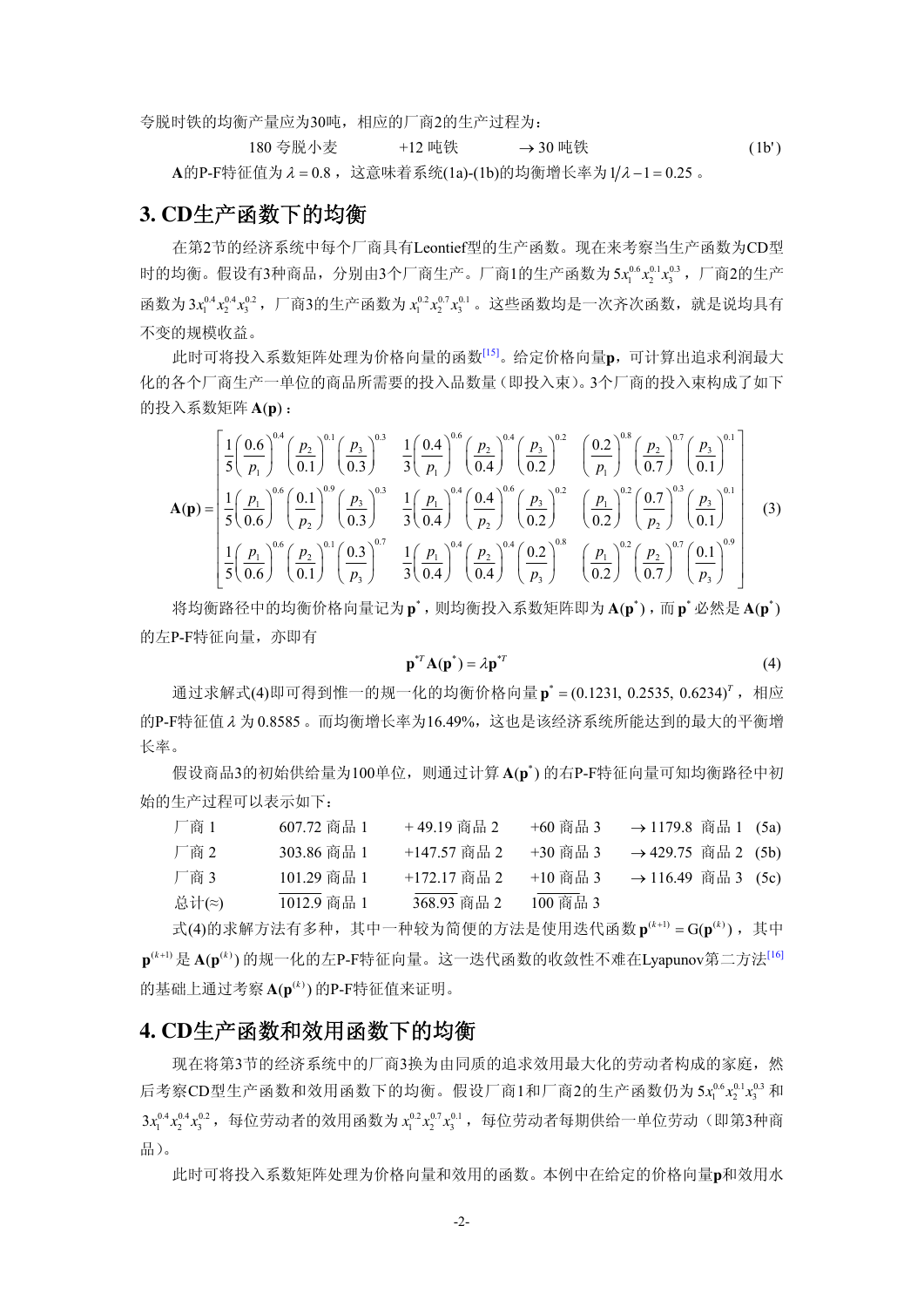平 υ 下的投入系数矩阵可表示如下:

$$
\mathbf{A}(\mathbf{p},\nu) = \begin{bmatrix} \frac{1}{5} \left( \frac{0.6}{p_1} \right)^{0.4} \left( \frac{p_2}{0.1} \right)^{0.1} \left( \frac{p_3}{0.3} \right)^{0.3} & \frac{1}{3} \left( \frac{0.4}{p_1} \right)^{0.6} \left( \frac{p_2}{0.4} \right)^{0.4} \left( \frac{p_3}{0.2} \right)^{0.2} & \nu \left( \frac{0.2}{p_1} \right)^{0.8} \left( \frac{p_2}{0.1} \right)^{0.7} \left( \frac{p_3}{0.1} \right)^{0.1} \\ \frac{1}{5} \left( \frac{p_1}{0.6} \right)^{0.6} \left( \frac{0.1}{p_2} \right)^{0.9} \left( \frac{p_3}{0.3} \right)^{0.3} & \frac{1}{3} \left( \frac{p_1}{0.4} \right)^{0.4} \left( \frac{0.4}{p_2} \right)^{0.6} \left( \frac{p_3}{0.2} \right)^{0.2} & \nu \left( \frac{p_1}{0.2} \right)^{0.2} \left( \frac{0.7}{p_2} \right)^{0.3} \left( \frac{p_3}{0.1} \right)^{0.1} \\ \frac{1}{5} \left( \frac{p_1}{0.6} \right)^{0.6} \left( \frac{p_2}{0.1} \right)^{0.1} \left( \frac{0.3}{p_3} \right)^{0.7} & \frac{1}{3} \left( \frac{p_1}{0.4} \right)^{0.4} \left( \frac{p_2}{0.4} \right)^{0.4} \left( \frac{0.2}{p_3} \right)^{0.8} & \nu \left( \frac{p_1}{0.2} \right)^{0.2} \left( \frac{p_2}{0.7} \right)^{0.7} \left( \frac{0.1}{p_3} \right)^{0.9} \end{bmatrix}
$$
(6)

投入系数矩阵 A(p, v) 的各列反映了在价格向量p下追求利润最大化的各个厂商获得一单位 产出和追求效用最大化的每位劳动者获得 单位效用所需要的投入。

假设劳动者的数量和劳动的供给量具有外生的增长率  $\nu$ ,那么若存在均衡则均衡增长率必然 为 。在均衡路径中,价格向量、劳动者的效用水平等保持不变,而各厂商的产出和劳动的供给 以相同的速率增长。于是在均衡路径中家庭可以被看作是在某个效用水平下"产出"劳动,投入 系数矩阵的最后一列即是产出一单位劳动需要的投入束。

将均衡路径中的均衡价格向量记为p<sup>\*</sup>,均衡投入系数矩阵记为 $A(p^*, v^*)$ ,则 $A(p^*, v^*)$ 的P-F 特征值必然为1/(1+*γ*),而p\*必然是A(p\*,v\*)的左P-F特征向量,亦即有

$$
\mathbf{p}^{*T} \mathbf{A}(\mathbf{p}^*, \boldsymbol{\upsilon}^*) = \frac{1}{1+\gamma} \mathbf{p}^{*T}
$$
 (7)

通过求解式(7)即可计算均衡价格向量p<sup>\*</sup>和均衡效用水平 v<sup>\*</sup>。

当劳动的供给量始终保持不变(即  $\gamma = 0$ ),可以解得惟一的规一化的均衡价格向量为  $\mathbf{p}^*$  =(0.0866, 0.1652, 0.7482)<sup>r</sup> , 均衡效用水平为  $\upsilon^*$  =1.9872 ,相应的均衡投入系数矩阵为:

$$
\mathbf{A}(\mathbf{p}^*, \nu^*) = \begin{bmatrix} 0.6 & 0.7631 & 1.7279 \\ 0.0524 & 0.4 & 3.1699 \\ 0.0347 & 0.0442 & 0.1 \end{bmatrix}
$$
(8)

进一步设劳动的供给量始终为100单位,则通过计算A(p<sup>\*</sup>, v<sup>\*</sup>) 的右P-F特征向量可知均衡路 径中的生产和消费过程可以表示如下:

| 厂商1            | 1036.7 商品 1 | +90.57 商品 2  | +60 劳动  | → 1727.9 商品 1                                          | (9a) |
|----------------|-------------|--------------|---------|--------------------------------------------------------|------|
| 厂商 2           | 518.36 商品 1 | +271.70 商品 2 | +30 劳动  | → 679.26 商品 2                                          | (9b) |
| 家庭             | 172.79 商品 1 | +316.99 商品 2 | +10 劳动  | → 100 劳动                                               | (9c) |
| 总计 $(\approx)$ | 1727.9 商品 1 | 679.26 商品 2  | 100 劳动  |                                                        |      |
| 每位劳动者          | 1.7279 商品 1 | +3.1699 商品 2 | +0.1 劳动 | → 1.9872 效用                                            | (9d) |
|                |             |              |         | 当劳动供给量以每期5%的外生增长率增长(即 $\gamma = 0.05$ ) 时,可以计算得到惟一的规一化 |      |
|                |             |              |         |                                                        |      |

的均衡价格向量为p<sup>\*</sup> = (0.0977, 0.1909, 0.7114)<sup>T</sup>, 均衡效用水平为 v<sup>\*</sup> = 1.5954 。此时若劳动的初 始供给量为100单位,则均衡路径中初始的生产和消费过程可以表示如下:

| 厂商 1  | 873.97 商品 1 | +74.51 商品 2  | +60 劳动 | → 1529.5 商品 1 (10a)    |       |
|-------|-------------|--------------|--------|------------------------|-------|
| 厂商 2  | 436.99 商品 1 | +223.53 商品 2 | +30 劳动 | → 586.77 商品 2 (10b)    |       |
| 家庭    | 145.66 商品 1 | +260.79 商品 2 | +10 劳动 | $\rightarrow$ 105 劳动   | (10c) |
| 总计(~) | 1456.6 商品 1 | 558.83 商品 2  | 100 劳动 |                        |       |
| 每位劳动者 | 1.3873 商品 1 | +2.4837 商品 2 |        | +0.0952 劳动 → 1.5954 效用 | (10d) |
|       |             |              |        |                        |       |

式(7)也可以通过一个迭代函数 $\mathbf{p}^{(k+1)} = G_{\gamma}(\mathbf{p}^{(k)})$ 来求解。给定 $\mathbf{p}^{(k)}$ , $\mathbf{p}^{(k+1)}$ 按照如下步骤求得: 首先找到一个正实数  $v^{(k)}$  使得  $A(p^{(k)}, v^{(k)})$  的P-F特征值等于 1/(1+  $\gamma$ ) ,然后令  $p^{(k+1)}$  为  $A(p^{(k)}, v^{(k)})$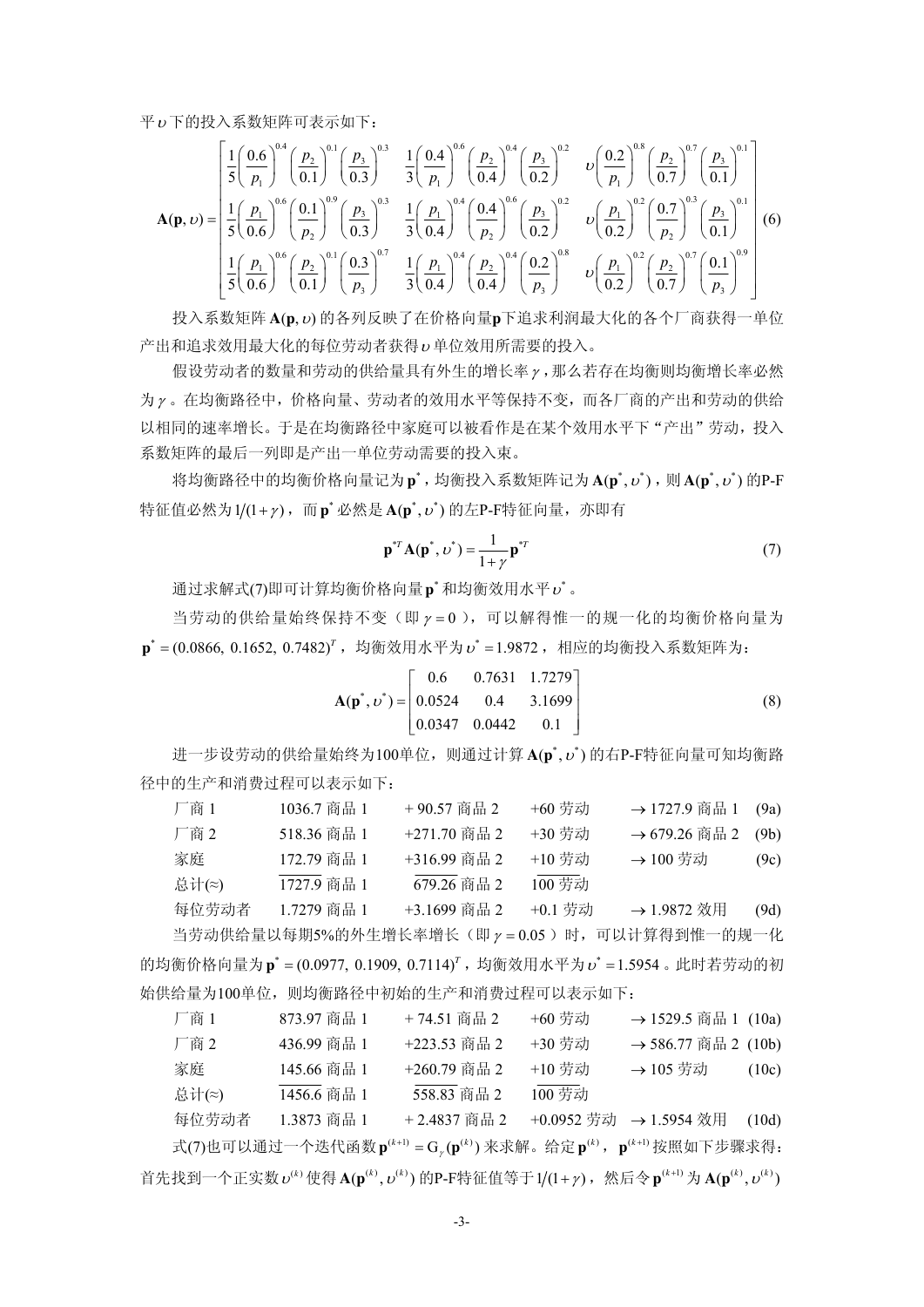的规一化的左P-F特征向量。这一迭代函数的收敛性可以在Lvapunov第二方法<sup>[16]</sup>的基础上通过考 察 $\nu^{(k)}$ 来证明。

最后我们来讨论均衡中各主体使用的同一种投入品的数量比例关系。

 $\diamond$   $\hat{\mathbf{p}}$ 代表以向量p为主对角线的对角阵。令 v<sup>\*</sup> =  $\widehat{\mathbf{p}}^*$ x 代表均衡投入价值向量(即以货币度量 的均衡投入向量), 其中p\*和x\*分别为均衡价格向量和(以物理单位度量的)均衡投入向量。例 如系统(10a)-(10d)中规一化的均衡价格向量为 **p**\* = (0.0977, 0.1909, 0.7114)<sup>T</sup> , 一个均衡投入向量 为  $\textbf{x}^* = (1456.6, 558.83, 100)^T$  ,于是一个均衡投入价值向量为  $\textbf{v}^* = (142.31, 106.68, 71.14)^T$  。

将各主体的CD型生产函数和效用函数中的指数构成如下的矩阵**C**:

$$
\mathbf{C} = \begin{bmatrix} 0.6 & 0.4 & 0.2 \\ 0.1 & 0.4 & 0.7 \\ 0.3 & 0.2 & 0.1 \end{bmatrix}
$$
 (11)

则根据CD型函数的性质(即不同价格向量下一个主体的各种投入品的价值比例恒定)易知  $\mathbf{v}^*$ 一定是矩阵C的右P-F特征向量且C $\widehat{\mathbf{v}^*}$ 的各行指明了均衡中各主体使用的同一种投入品的数量 比例关系。例如式(11)中的矩阵C的一个右P-F特征向量为 $\mathbf{v}^* = (4, 3, 2)^T$ ,  $\mathbf{C} \widehat{\mathbf{v}}^*$ 即为:

$$
\mathbf{C}\widehat{\mathbf{v}^*} = \begin{bmatrix} 2.4 & 1.2 & 0.4 \\ 0.4 & 1.2 & 1.4 \\ 1.2 & 0.6 & 0.2 \end{bmatrix}
$$
 (12)

其第3行表明均衝中各主体使用的劳动量的比例关系为12:0.6:0.2,即6:3:1。

#### **5.** 结束语

对于动态经济系统而言,均衡一般被定义为一类特殊的路径,如具有最大增长率的平衡增 长路径或市场始终出清的路径等等。各种经济模型常常使用不同的条件来定义均衡路径,而不同 条件定义的均衡路径可能对应类似的或相同的路径集合。平衡增长路径集合即是一种常见的均衡 路径集合。Sraffa所考虑的均衡本质上即是平衡增长路径<sup>[6]</sup>; von Neumann在其增长模型中虽然使 用与Sraffa不同的均衡条件,但均衡同样是平衡增长路径<sup>[5]</sup>。古典增长框架下围绕平衡增长路径 展开的均衡分析似乎至今尚未考虑消费者的效用最大化,而本文给出的例子表明可以结合利润最 大化的厂商和效用最大化的消费者(劳动者)来作此类均衡分析。

#### 参考文献

- [1] Quesnay, F. (1972) *Quesnay's Tableau Economique* [1759]. Edited by M. Kuczynski and R. L. Meek. London: Macmillan.
- [2] Marx, K. (1956) *Capital*, vol. II, (Moscow, Progress Publishers). English translation of Das Kapital, vol. II, edited by F. Engels, (Hamburg, Meissner, 1885).
- [3] Leontief, W. (1936) Quantitative Input-Output Relations in the Economic System of the United States, *Review of Economics and Statistics*, 18, pp. 105-125.
- [4] Leontief, W. (1941) *Structure of the American Economy, 1919-1929*. Cambridge, Mass.: Harvard University Press.
- [5] von Neumann, J. (1945) A Model of General Economic Equilibrium, *Review of Economic Studies*, 13, pp.  $1 - 9$
- [6] Sraffa, P. (1960) *Production of Commodities by Means of Commodities*. Cambridge: Cambridge University Press.
- [7] Kurz, H. and N. Salvadori. (2000) 'Classical' Roots of Input-Output Analysis: A Short Account of its Long Prehistory, *Economic Systems Research*, 12(2), pp. 153-179.
- [8] Kurz, H. and N. Salvadori. (2001) Sraffa and von Neumann, *Review of Political Economy*, 13(2), pp. 161-180.
- [9] Kemeny, J. G., O. Morgenstern and G. L. Thompson. (1956) A Generalization of the von Neumann Model of an Expanding Economy, *Econometrica*, 24, pp. 115-135.